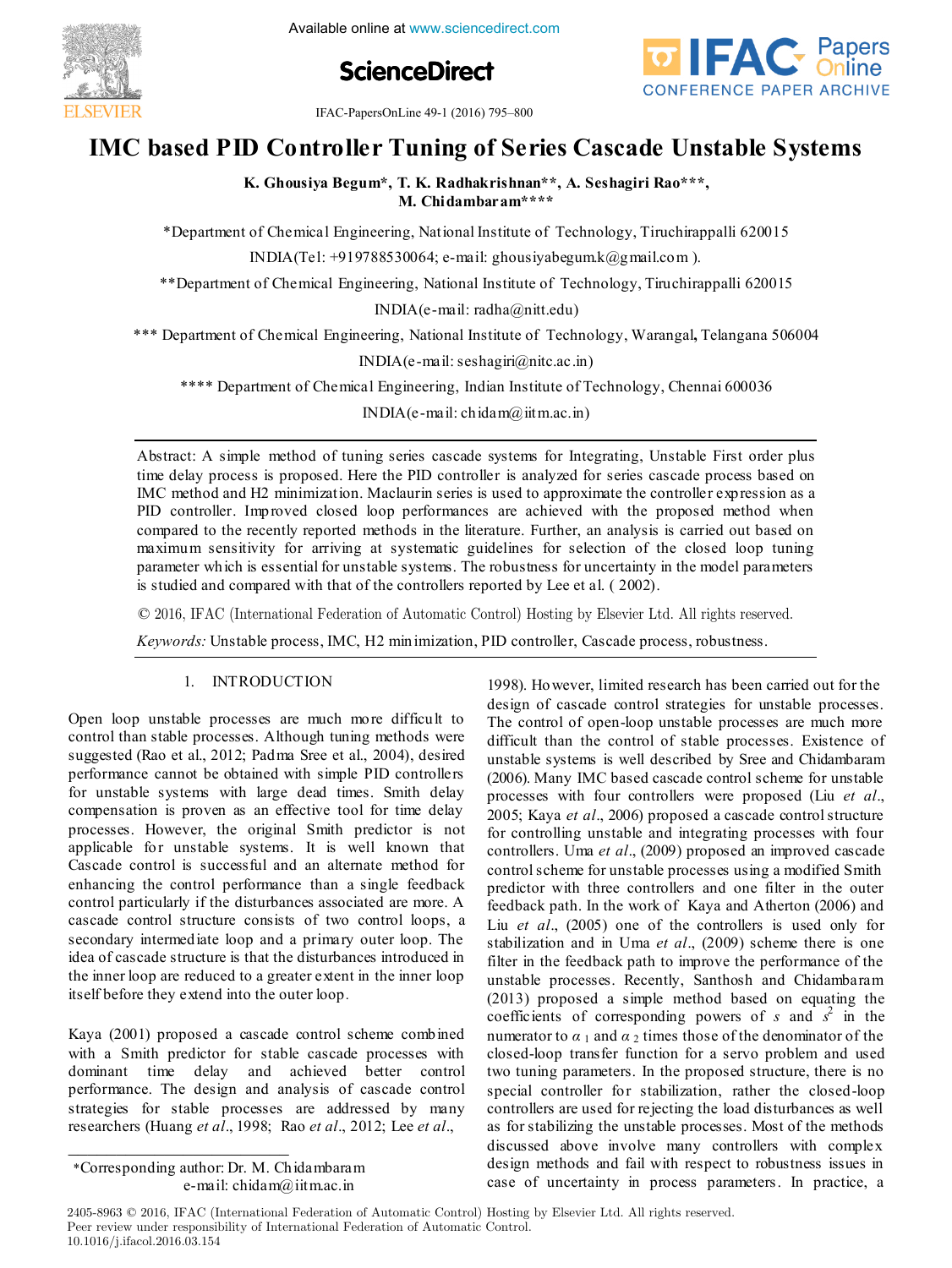simple and robust controller structure is desirable. This paper shows how to overcome the above deficiencies using a new cascade control structure in which secondary controller is an IMC controller and the primary controller is H2 minimization based PID controller. Disturbance rejection in process industries is commonly much more important than set point tracking for any process control applications. This is because set point changes are often only made when the production rate is altered. The proposed scheme leads to substantial control performance improvement for the disturbance rejection also. Tuning rules are derived for the controllers used in the proposed structure for effective control of openloop unstable plants. Robustness and performance of the proposed method have been analyzed. Simulation examples are provided to show how the proposed design method is superior to the method used by Lee *et al*., (2002) where two PID controllers along with filters were used.. For clear interpretation, the paper is organized as follows. Section 2 describes the proposed cascade control structure and controller design methods are discussed. In Section 3, the simulation results were displayed satisfying the performance and robustness issues in case of uncertainty in process parameters also and the selection of tuning parameters is given followed by the conclusions at the end.

#### 2. PROPOSED METHOD

A new cascade control structure is proposed for open-loop unstable processes as shown in Fig. 1 where a PID controller in series with a lead-lag compensator is incorporated in the outer loop.  $G_{p1}$ ,  $G_{p2}$  are the outer and the inner loop processes.  $\theta_1$  and  $\theta_2$  are the time delays of  $G_{p1}$  and  $G_{p2}$ , respectively.  $G_{m2}$  is the secondary process model.  $G_{c2}$  is the secondary loop controller. The overall process transfer function for the outer loop is  $G_p = G_{p2} G_{p1} G_{c2}$ .



Fig. 1. Cascade Process with IMC and H2 optimal PID controller along with a filter.

Both processes considered here are of first order. The secondary process is considered to be stable or integrating whereas primary process is always unstable. So the control of secondary process is simple as compared to primary process. The action should be taken to stabilize the system as well as for disturbance rejection. Better performance can be obtained by approximating the controller expression as a PID controller using Maclaurin series expansion. This is proved to be a good approximation by Lee et al. (1998).

#### *2.1 Design of Secondary loop Controller*

 $G<sub>c2</sub>$  is an IMC controller in the secondary loop which stabilizes the process by rejecting the disturbance entering in the secondary loop. The closed loop transfer function of the secondary loop is given by

$$
\frac{y_2}{r_2} = \frac{G_{c2} G_{p2}}{(1 - G_{c2} G_{m2} + G_{c2} G_{m2})}
$$
(1)

Here the transfer function of the secondary process is considered with a stable pole and is given as

$$
G_{p2} = \frac{K_{p2}e^{-\theta p2s}}{(\tau_{p2}s+1)}
$$
 (2)

 $G_{m2}$  is the model of the secondary process and is given as

$$
G_{m2} = \frac{K_{m2}e^{-\theta m 2s}}{(\tau_{m2}s+1)}
$$
(3)

As per the IMC strategy used by Uma et al., (2009), the controller transfer function is considered as

$$
G_{c2} = \frac{\tau_{m2}s + 1}{K_{m2}(\lambda_2s + 1)}
$$
\n(4)

This IMC structure is the desirable one to get the improved performance. Here  $\lambda_2$  is the tuning parameter. Selection of  $\lambda_2$ is done such that it rejects the disturbance entering the inner loop faster and gives a stabilized output.

# *2.2 Design of Primary loop Controller*

The primary loop controller is designed using IMC based PID controller design using H2 minimization (Nasution *et al.*, 2011). Here overall process is considered as  $G_p = y_2/r_2$ <sup>\*</sup>  $G_{p1}$  where  $G_p$  is considered as a second order unstable process and  $G<sub>m</sub>$  is the process model and is given as

$$
G_p = \frac{Ke^{-\theta s}}{(\tau_1 s - 1)(\tau_2 s - 1)}\tag{5}
$$

$$
G_m = \frac{Ke^{-\Theta ms}}{(\tau_1 s - 1)(\tau_2 s - 1)}\tag{6}
$$

where  $\Theta_m = \Theta_{m1} + \Theta_{m2}$ ,  $\tau_2 = -\lambda_2$ ,  $K = -K_{p1}$ .

The equivalent controller in a conventional feedback form can be written as  $G_c = G_{imc}/(1 - G_{imc} G_m)$ . According to H2 optimal controller design (Morari and Zafiriou, 1989), the IMC controller along with filter F(s) is designed as given,  $G_{inc}(s) = \tilde{G}_{inc}(s) F(s)$  to make the  $G_{inc}(s)$ , a realizable controller and also to maintain robustness.  $G_{inc}(s)$  is designed to achieve  $H_2$  optimal performance for a specific input type,  $v(s)$ . The process model and the input are divided into minimum phase part and non-minimum phase part as  $G_m(s) = G_{-}(s)G_{+}(s)$  and  $v(s) = v_{-}(s)v_{+}(s)$  where " – " refers to the minimum phase part and " $+$ " refers to non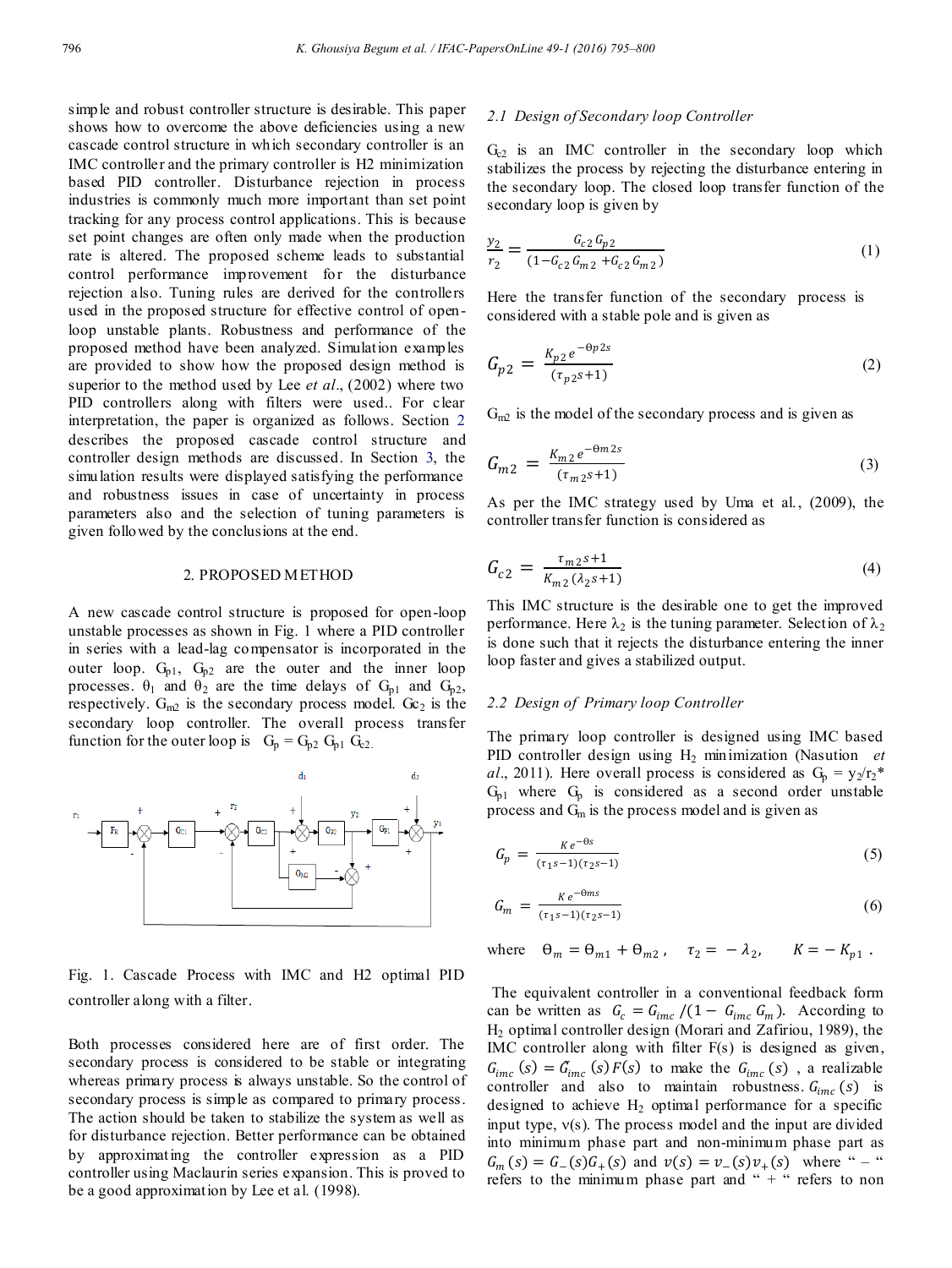minimum phase part. Further, the Blachke product of RHP poles of  $G_m(s)$  and  $v(s)$  are introduced as

$$
b_{m}(s) = \prod_{i=1}^{k} (-s + p_{mi}) / (s + \bar{p}_{mi})
$$
 (7a)

$$
b_v \ (s) = \prod_{i=1}^k (-s + p_{vi}) / (s + \bar{p}_{vi}) \tag{7b}
$$

where  $p$  and  $\bar{p}$  are the RHP pole and its conjugate. Then the H2 optimal controller is derived using

$$
\tilde{G}_{imc}(s) = b_p (\tilde{G}_{m} - b_v v_-)^{-1} \{ (b_p \tilde{G}_{m+})^{-1} b_v v_- \}, \tag{8}
$$

where  $\{...\}$  is defined as the operator obtained after omitting all terms involving the poles of  $(G_{m+})^{-1}$  after taking partial fraction expansion. In the present work, for the overall unstable process (5), the required quantities for the operator are obtained as

$$
\tilde{G}_{m-}(s) = \frac{k}{\tau_1 \tau_2 \left(-s + \frac{1}{\tau_1}\right)\left(-s + \frac{1}{\tau_2}\right)}; \tilde{G}_{m+}(s) = e^{-\theta s}
$$
\n
$$
v_{-}(s) = \frac{k}{\tau_1 \tau_2 \left(-s + \frac{1}{\tau_1}\right)\left(-s + \frac{1}{\tau_2}\right)s}; v_{+}(s) = 1
$$
\n
$$
b_p(s) = \left(-s + \frac{1}{\tau_1}\right)\left(-s + \frac{1}{\tau_2}\right)\left(s + \frac{1}{\tau_1}\right)\left(s + \frac{1}{\tau_2}\right)
$$
\n
$$
b_p(s) = \left(-s + \frac{1}{\tau_1}\right)\left(-s + \frac{1}{\tau_2}\right)\left(s + \frac{1}{\tau_1}\right)\left(s + \frac{1}{\tau_2}\right)
$$
\n
$$
(9)
$$

Substituting these values in (7) IMC controller is obtained (Anusha *et al*., 2012) as

$$
\tilde{G}_{\text{inc}} = \frac{(\tau_1 s - 1)(\tau_2 s - 1)}{k} \left[ \frac{\tau_1 \tau_2 (\tau_1 - \tau_2 - \tau_1 e^{\theta/\tau_1} + \tau_2 e^{\theta/\tau_2}) s^2 + (\tau_1^2 e^{\theta/\tau_1} - \tau_2^2 e^{\theta/\tau_2} + \tau_2^2 - \tau_1^2) s + (\tau_1 - \tau_2)}{(\tau_1 - \tau_2)} \right]
$$
(10)

Considering the filter as  $F(s) = \alpha_2 s^2 + \alpha_1 s + 1/(\lambda s + 1)^4$ , the IMC controller is obtained as Then the equivalent controller in a conventional feedback form is obtained from IMC structure as  $G_c = G_{imc}/(1 - G_{imc} G_m)$ . After substituting  $G_{imc}$  and  $G_{imc}$ G<sub>c</sub> will be obtained as a higher order numerator and denominator expression. To simplify this expression to a PID controller form, Maclaurin series is used here. To do that, let us define  $J(s)$ = s  $G_c$  (s). Expand  $J(s)$  using Maclaurin series expansion to obtain the controller  $G_c$  (s) as

$$
G_c(s) = \frac{1}{s} (J(0) + J'(0)s + \frac{J''(0)}{2!} s^2 + \cdots)
$$
 (11)

By considering this as a PID controller in the form given as

$$
G_c(s) = k_c (1 + \frac{1}{\tau_i} s + \tau_d s)
$$
 (12)

the PID controller parameters are obtained as shown below

$$
k_c = J'(0)
$$
,  $\tau_i = \frac{J'(0)}{J(0)}$  and  $\tau_d = \frac{J''(0)}{2J'(0)}$  (13)  
where

$$
J(0) = 1/p_m(0)D(0)
$$
  
\n
$$
J'(0) = -[p_m'(0)D(0) + p_m(0)D'(0)]/[p_m(0)D(0)]^2
$$
  
\n
$$
J'(0) = J'(0)\left[\frac{p_m(0)D(0) + 2p_m(0)D'(0) + p_m(0)D'(0)}{p_m(0)D(0) + p_m(0)D'(0)} + \frac{2J'(0)}{J(0)}\right]
$$

$$
D(0) = 4\lambda - p_A(0), D'(0) = [12\lambda^2 - p_A(0)]/2; D'(0) = [24\lambda^3 - p_A(0)]/3
$$

$$
p'_{A}(0) = \frac{(\tau_{1} - \tau_{2})(-\theta + \alpha_{1}) + \tau_{1}b - \tau_{2}a}{\tau_{1} - \tau_{2}}
$$
  
\n
$$
p'_{A}(0) = \frac{(\tau_{1} - \tau_{2})(\theta^{2} - 2\alpha_{1}\theta + 2\alpha_{2}) + 2(\tau_{1}b - \tau_{2}a)(-\theta + \alpha_{1}) + 2\tau_{1}\tau_{2}(a - b)}{\tau_{1} - \tau_{2}}
$$
  
\n
$$
p''_{A}(0) = \frac{(\tau_{1} - \tau_{2})(-\theta^{3} + 3\alpha_{1}\theta^{2} - 6\alpha_{2}\theta) + (\tau_{1}b - \tau_{2}a)(3\theta^{2} - 6\alpha_{1}\theta + 6\alpha_{2}) + 2\tau_{1}\tau_{2}(a - b)(-3\theta + 3\alpha_{1})}{\tau_{1} - \tau_{2}}
$$
  
\n
$$
p_{m}(0) = k; p'_{m}(0) = \frac{-k((\tau_{1} - \tau_{2})(-\tau_{2} - \tau_{1} + \alpha_{1}) + \tau_{1}b - \tau_{2}a)}{(\tau_{1} - \tau_{2})}
$$
  
\n
$$
-k[(\tau_{1} - \tau_{2})2(\tau_{1} - \tau_{2})(\tau_{1}\tau_{2} - \alpha_{1}\tau_{2} - \alpha_{1}\tau_{1} + \alpha_{2}) + 2(\tau_{1}b - \tau_{2}a)(-\tau_{2} - \tau_{1} + \alpha_{1}) + 2\tau_{1}\tau_{2}(a - b) - \frac{2((\tau_{1} - \tau_{2})(-\tau_{2} - \tau_{1} + \alpha_{1}) + \tau_{1}b - \tau_{2}a)^{2}]}{(\tau_{1} - \tau_{2})}
$$
  
\n
$$
p_{m}(0) = \frac{2((\tau_{1} - \tau_{2})(-\tau_{2} - \tau_{1} + \alpha_{1}) + \tau_{1}b - \tau_{2}a)^{2}]}{(\tau_{1} - \tau_{2})}
$$

In which  $\alpha_1$  and  $\alpha_2$  values are obtained from the requirements to satisfy internal stability in IMC based control schemes. The condition for internal stability is

1 2

$$
(1 - G_{im} G_m) \Big|_{s = \frac{1}{\tau_1} \cdot \frac{1}{\tau_2}} = 0
$$
  
\nThus  $\alpha_1 = \left(\frac{\lambda}{\tau_1} + 1\right) \frac{\tau_1^2 e^{\theta/\tau_1}}{x} - \left(\frac{\lambda}{\tau_2} + 1\right) \frac{\tau_2^2 e^{\theta/\tau_1}}{y} - \tau_1^2 + \tau_2^2$   
\n $\alpha_2 = \left(\frac{\lambda}{\tau_1} + 1\right) \frac{\tau_1^2}{x} \tau_1^2 e^{\theta/\tau_1} - \tau_1^2 - \alpha_1 \tau_1$   
\n $x = \frac{\tau_2}{\tau_1} (a - b) + \frac{(\tau_1 b - \tau_2 a)}{\tau_1} + \tau_1 - \tau_2$   
\n $y = \frac{\tau_1}{\tau_2} (a - b) + \frac{(\tau_1 b - \tau_2 a)}{\tau_2} + \tau_1 - \tau_2$   
\n $a = \tau_2 (e^{(\theta/\tau_2)} - 1); b = \tau_1 (e^{(\theta/\tau_1)} - 1)$  (14)

#### 3. SIMULATION RESULTS

To analyze the performance of the proposed design method, three examples are considered.

*3.1 Example-1***:** Consider the cascade process as shown below

$$
G_{p1} = \frac{e^{-4s}}{20s - 1}; \qquad G_{p2} = \frac{2e^{-2s}}{20s + 1}
$$
 (15)

The tuning parameter  $\lambda_2$  is selected in the range of  $\Theta_{m2}$  to 1.5  $\Theta_{m2}$ . Here  $\lambda_2$  chosen as 2.5. To select the tuning parameter  $(\lambda)$ , an analysis is carried out here based on Maximum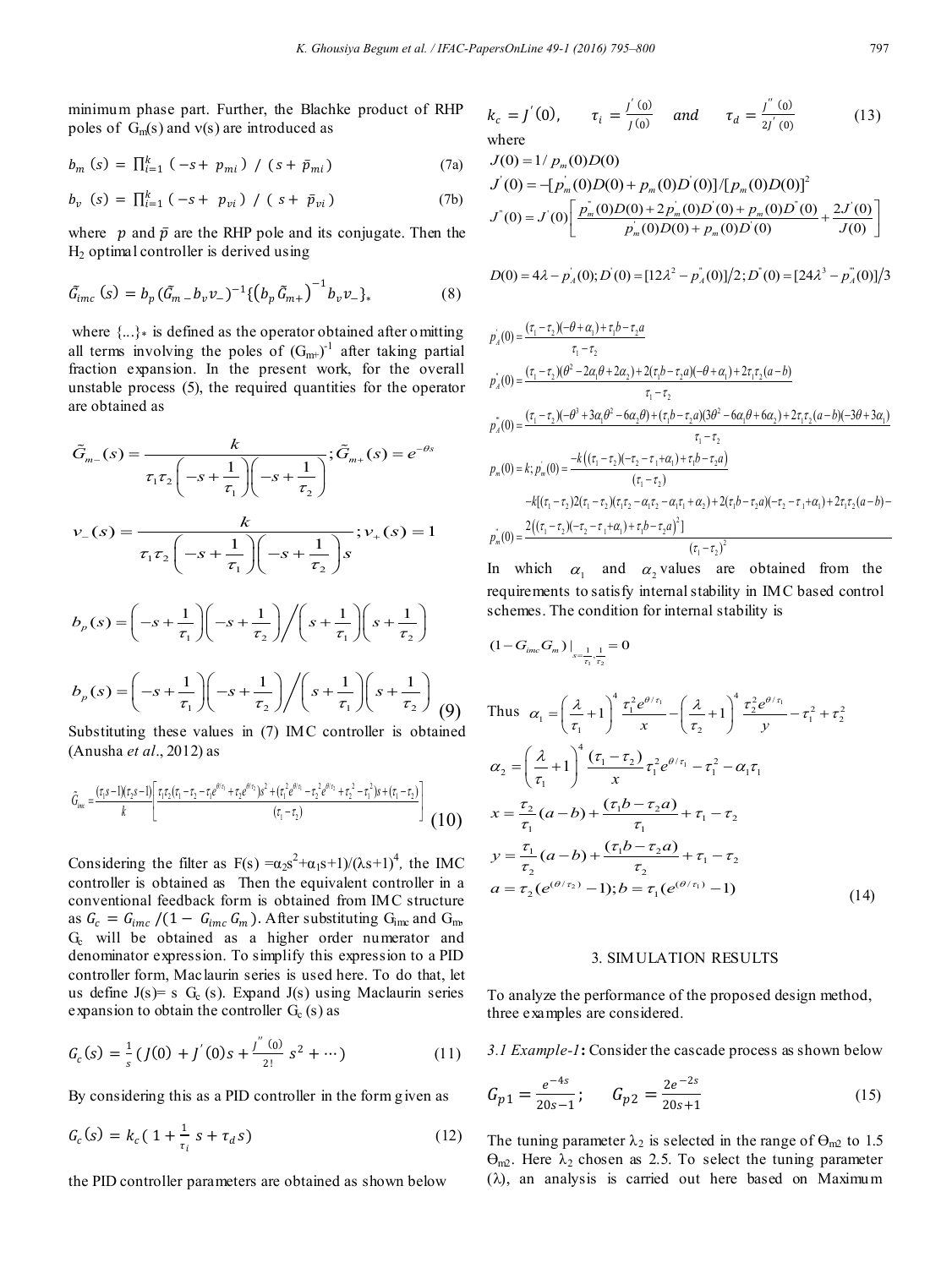Sensitivity, Ms. Fig. 2. shows the variation of Maximum Sensitivity (Ms) with respect to the tuning parameter,  $\lambda$ .



Fig. 2. Maximum Sensitivity versus  $\lambda_2$  for Example 1

There exist a large value for Ms corresponding to  $\lambda = 5.5$ after which the Ms decreases up to  $\lambda = 9$  and then Ms increases. Hence  $\lambda$  should be selected in the range of  $6 - 8.5$ . Within this range of  $\lambda$ , the maximum value for Ms will be 4.75. If  $\lambda$  is selected outside this range the closed loop performance is not good or is not stable. Note that the minimum value of Ms achievable in this range of  $\lambda$  is 7. It can be observed from the figure that one should not select  $\lambda$ without proper analysis. Here the controller settings obtained are k<sub>c</sub> = 3.5411,  $\tau_i$  = 39.3247,  $\tau_d$  = 4.8137 and the set weight chosen is 0.3. This is compared with Lee et al. (2002) where two PID controllers have been used, one for secondary  $k_{cs}$  = 6.92,  $\tau_{\text{is}} = 4.6$ ,  $\tau_{\text{ds}} = 0.79$  and other for primary loop  $k_{\text{cp}} =$ 3.31,  $\tau_{ip} = 36.22$ ,  $\tau_{dp} = 3.08$  along with two filters  $\alpha = 3.66$ ,  $\beta$ =32.91. W ith these controller settings the methods are simulated by giving a unit step change in set point. Fig. 3 and Fig. 4 shows the closed loop servo and regulatory responses where the proposed method is superior to the method suggested by Lee et.al. (2002).



Fig. 3. Closed-loop responses due to a set point change.

**Table 1. Performance Comparison for Example 1**

| Uncertainty<br>in process<br>parameters | Criteria     |        | Proposed Method | Lee et al. Method |        |
|-----------------------------------------|--------------|--------|-----------------|-------------------|--------|
|                                         |              | Servo  | Load            | Servo             | Load   |
|                                         |              |        | Change          |                   | Change |
| $0\%$                                   | <b>IAE</b>   | 18.46  | 197.79          | 22.03             | 197.81 |
|                                         | ISE          | 12.96  | 196.49          | 16.31             | 196.86 |
|                                         | <b>IT AE</b> | 277.57 | ¥               | 317.63            | $\ast$ |
| 40%                                     | IAE          | 18.46  | 202.21          | 30.50             | 201.98 |
| decrease in<br>$K_{p2}$                 | ISE          | 12.96  | 205.33          | 17.56             | 207.07 |
|                                         | <b>IT AE</b> | 277.57 | ÷               | 1238.8            | $\ast$ |
| 20%                                     | <b>IAE</b>   | 19.03  | 197.79          | 24.61             | 197.83 |

| increase in                         | ISE          |        | ! 96.56 |        |        |
|-------------------------------------|--------------|--------|---------|--------|--------|
| $\Theta_{\text{pl}}$ & 30%          | <b>ITAE</b>  | 325.41 | ÷       | 564.45 | $\ast$ |
| decrease in<br>$\Theta_{\text{p2}}$ |              |        |         |        |        |
| 10%                                 | IAE          | 18.47  | 202.21  | 26.66  | 202.24 |
| increase in                         | ISE          | 13.37  | 205.29  | 17.18  | 206.93 |
| $τ_{p1} & 20%$<br>decrease in       | <b>IT AE</b> | 248.87 | $\ast$  | 1044.2 | $\ast$ |
| $\tau_{p2}$                         |              |        |         |        |        |

Table 1. shows the performance criterias with respect to Integral absolute error (IAE), Integral square error (ISE) and Integral time weighted absolute error (ITAE), for servo and regulatory responses under perfect and uncertainty in process parameter conditions.In which Table1 \* indicates unstable behaviour.



Fig. 4. Closed-loop responses for a load change in primary loop for Example 1



Fig. 5. Closed-loop responses due to a set point for 40% decrease in  $K_{p2}$ .



Fig. 6. Closed-loop responses due to a load change in primary loop for 40% decrease in  $K_{p2}$ .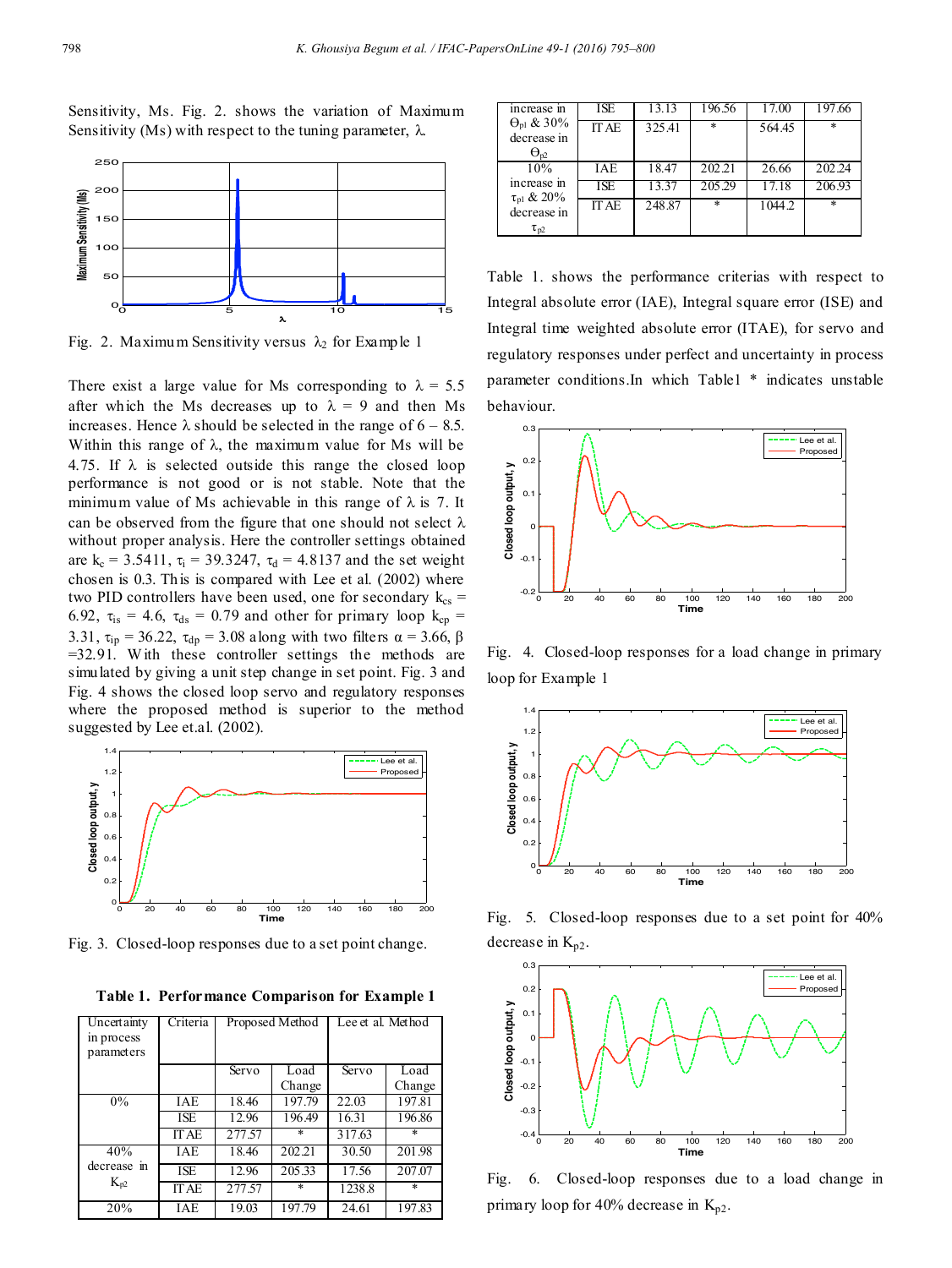

Fig. 7. Closed-loop responses due to a load change in primary loop for 10% increase in  $\tau_{p1} \& 20\%$  decrease in  $\tau_{p2}$ .

The proposed controller is evaluated in terms of robustness for uncertainty (increase or decrease) in the process gain, time constants and the time delay in the inner loop as well as in the outer loop (e.g., for simulation the gain is increased by 1.1 times the original value used in the design of the controller). Figs. 5–7 show the servo and regulatory responses for uncertainties in different parameters like inner and outer loop process gains, inner and outer loop time constants, inner and outer loop time delays. For each of the cases, a better robust performance is obtained for the proposed method when parameters are perturbed.

*3.2 Example-2***:** Consider the cascade process as shown below

$$
G_{p1} = \frac{e^{-4s}}{20s - 1}; \qquad G_{p2} = \frac{2e^{-2s}}{s} \tag{16}
$$

The tuning parameter  $\lambda_2$  is chosen as 3. The tuning parameter  $\lambda$  is found out through an analysis based on maximum sensitivity and is chosen as 8.8. Here the controller settings obtained are  $k_c = 2.9586$ ,  $\tau_i = 51.8802$ ,  $\tau_d = 5.0928$  and set weight is chosen as 0.3. On comparison with Lee et al. (2002) whose inner loop parameters are  $k_{cs} = 0.35$ ,  $\tau_{is} = 5.02$ ,  $\tau_{ds} =$ 0.82 and outer loop PID controller is  $k_{cp} = 3.31$ ,  $\tau_{ip} = 36.22$ ,  $\tau_{dp}$  = 3.08 with  $\alpha$  = 4.07,  $\beta$  = 32.91, the simulation results were obtained and the proposed method is found to be superior.



Fig. 8. Closed-loop responses due to a set point change for Example 2.



Fig. 9. Closed-loop responses for a load change in primary loop.

The IAE, ISE and ITAE performance comparison are given in Tables 2. The servo and regulatory responses are shown in Figs. 8 and 9. From the figures, we can see that the proposed method gives a better performance than the previously reported method. The response stabilises faster when compared to the equating coefficient method. For robustness studies, outer loop and inner loop parameters are varied, i.e., process gain, time constant and time delay. It is found that when the parameters are varied the proposed method maintains its stability for set point change and the load change. The performance of the proposed method is much better as seen in Table 2 and from Figs.  $10 - 12$ , when there is an uncertainty in process parameters than the method suggested by Lee et al. (2002).



Fig. 10. Closed-loop responses due to a load change for 20% increase in  $K_{p1}$  & 20% decrease in  $K_{p2}$ .



Fig. 11. Closed-loop responses due to a set point change for 40% increase in  $\Theta_{p1}$  & 20% decrease in  $\Theta_{p2}$ .